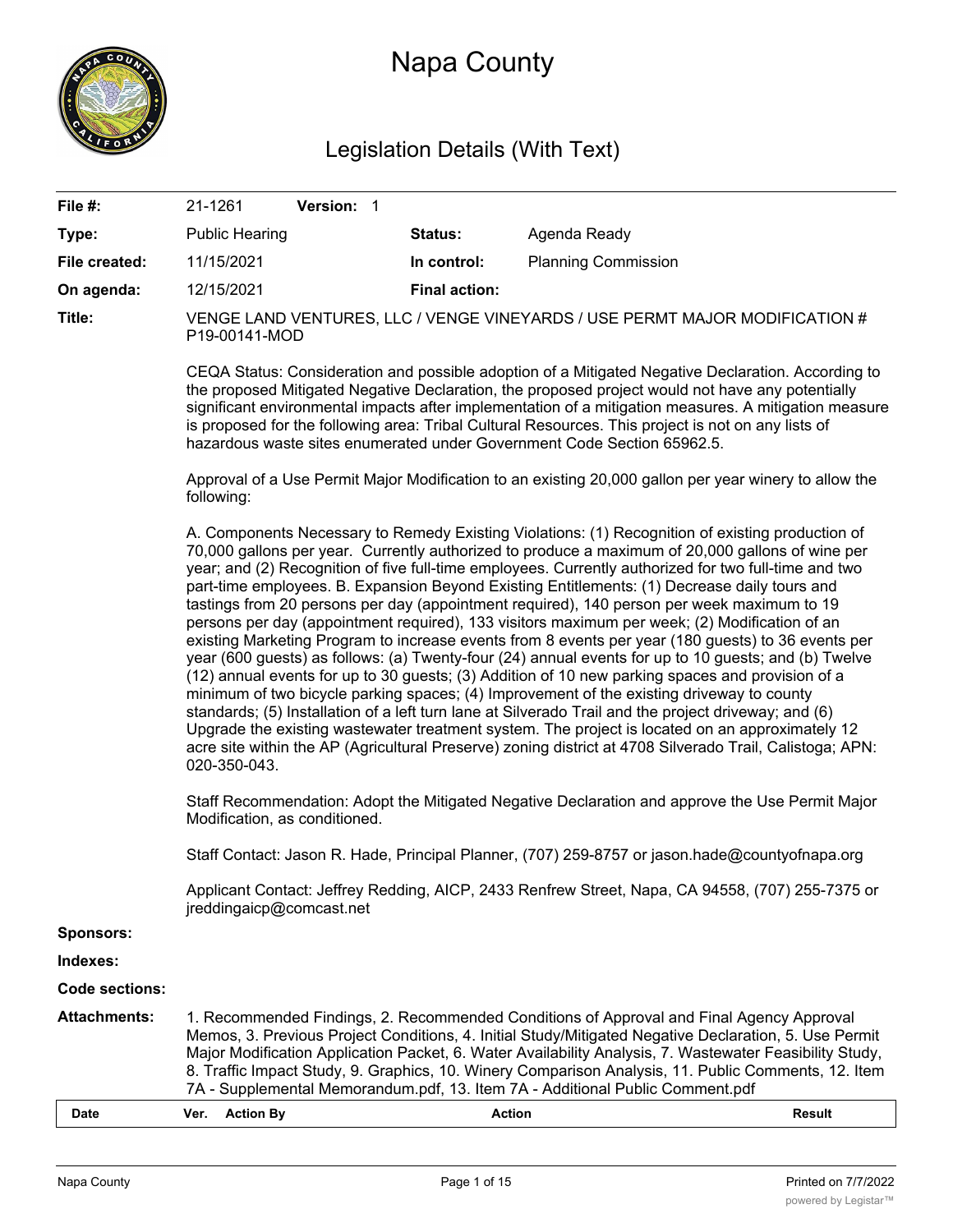| TO:               | Napa County Planning Commission                                                         |  |  |
|-------------------|-----------------------------------------------------------------------------------------|--|--|
| <b>FROM:</b>      | Brian Bordona for David Morrison - Director Planning, Building & Environmental Services |  |  |
| <b>REPORT BY:</b> | Jason Hade, Principal Planner - (707) 259-8757                                          |  |  |
| <b>SUBJECT:</b>   | Venge Vineyards Use Permit Major Modification P19-00141                                 |  |  |

## **RECOMMENDATION**

VENGE LAND VENTURES, LLC / VENGE VINEYARDS / USE PERMT MAJOR MODIFICATION # P19- 00141-MOD

CEQA Status: Consideration and possible adoption of a Mitigated Negative Declaration. According to the proposed Mitigated Negative Declaration, the proposed project would not have any potentially significant environmental impacts after implementation of a mitigation measures. A mitigation measure is proposed for the following area: Tribal Cultural Resources. This project is not on any lists of hazardous waste sites enumerated under Government Code Section 65962.5.

Approval of a Use Permit Major Modification to an existing 20,000 gallon per year winery to allow the following:

A. Components Necessary to Remedy Existing Violations: (1) Recognition of existing production of 70,000 gallons per year. Currently authorized to produce a maximum of 20,000 gallons of wine per year; and (2) Recognition of five full-time employees. Currently authorized for two full-time and two part-time employees. B. Expansion Beyond Existing Entitlements: (1) Decrease daily tours and tastings from 20 persons per day (appointment required), 140 person per week maximum to 19 persons per day (appointment required), 133 visitors maximum per week; (2) Modification of an existing Marketing Program to increase events from 8 events per year (180 guests) to 36 events per year (600 guests) as follows: (a) Twenty-four (24) annual events for up to 10 guests; and (b) Twelve (12) annual events for up to 30 guests; (3) Addition of 10 new parking spaces and provision of a minimum of two bicycle parking spaces; (4) Improvement of the existing driveway to county standards; (5) Installation of a left turn lane at Silverado Trail and the project driveway; and (6) Upgrade the existing wastewater treatment system. The project is located on an approximately 12 acre site within the AP (Agricultural Preserve) zoning district at 4708 Silverado Trail, Calistoga; APN: 020-350-043.

Staff Recommendation: Adopt the Mitigated Negative Declaration and approve the Use Permit Major Modification, as conditioned.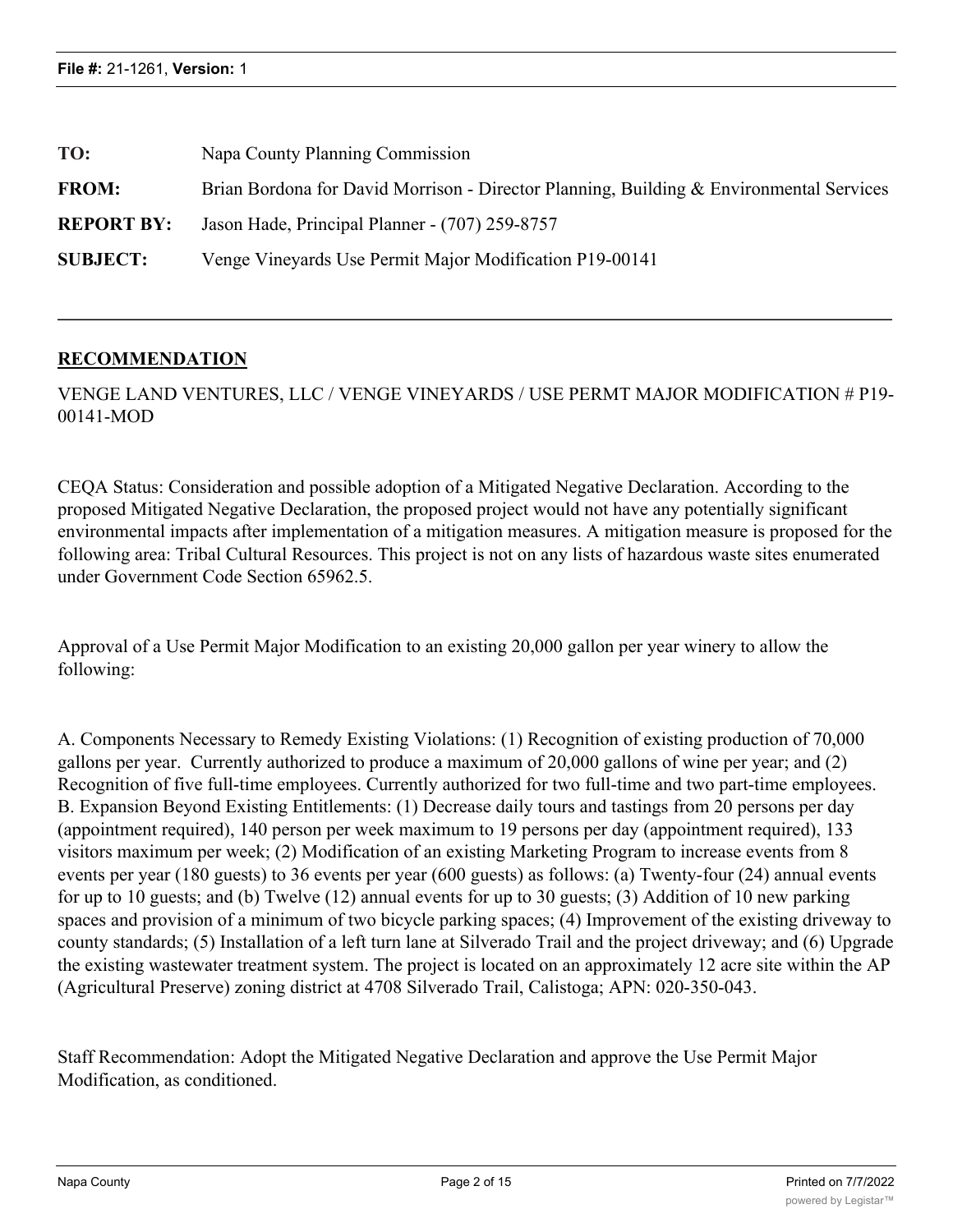Staff Contact: Jason R. Hade, Principal Planner, (707) 259-8757 or jason.hade@countyofnapa.org

Applicant Contact: Jeffrey Redding, AICP, 2433 Renfrew Street, Napa, CA 94558, (707) 255-7375 or jreddingaicp@comcast.net

# **EXECUTIVE SUMMARY**

Proposed Actions:

That the Planning Commission:

1. Adopt the Mitigated Negative Declaration based on recommended Findings 1-7 in Attachment A; and

2. Approve Use Permit Major Modification No. P19-00141-MOD, including those modifications to remedy existing violations, based on recommended Findings 8-12 in Attachment A, and subject to the recommended conditions of approval in Attachment B.

This application was submitted to participate in the County's Code Compliance Program as described in Resolution No. 2018-164 adopted by the Napa County Board of Supervisors on December 4, 2018. Under the program, property owners may apply for a permit to voluntarily remedy existing violations. The proposal is to modify an existing winery Use Permit to recognize an existing production capacity of 70,000 gallons per year and five existing full-time employees which were not permitted in the previously approved Use Permit and modifications. In addition, the application also seeks to expand its entitlements to, among other improvements, increase marketing events and parking spaces.

Staff has reviewed both the components necessary to remedy existing violations, as well as, the requested expansions beyond the existing conditions and found them to be consistent with the Zoning Ordinance and applicable General Plan policies. As noted above, the Use Permit Major Modification Application requests recognition of existing production and employees. Although not initially permitted at the existing levels under the previously approved Use Permit and modifications, these activities are already occurring at the subject site.

As described in Resolution No. 2018-164, the subject application was found to be substantially conforming prior to the submittal deadline of March 29, 2019 at 2:00 PM. Accordingly, the County may use the existing operations as the environmental baseline for the CEQA analysis related to this application. The requested changes to the winery's marketing program are less than that of similar production capacity by appointment wineries. Staff is supportive of the request based upon the project's location on the valley floor near Silverado Trail and the determination that all potentially significant environmental impacts are less than significant. Minimal intensifying operational changes are proposed in excess of the existing site conditions as shown in the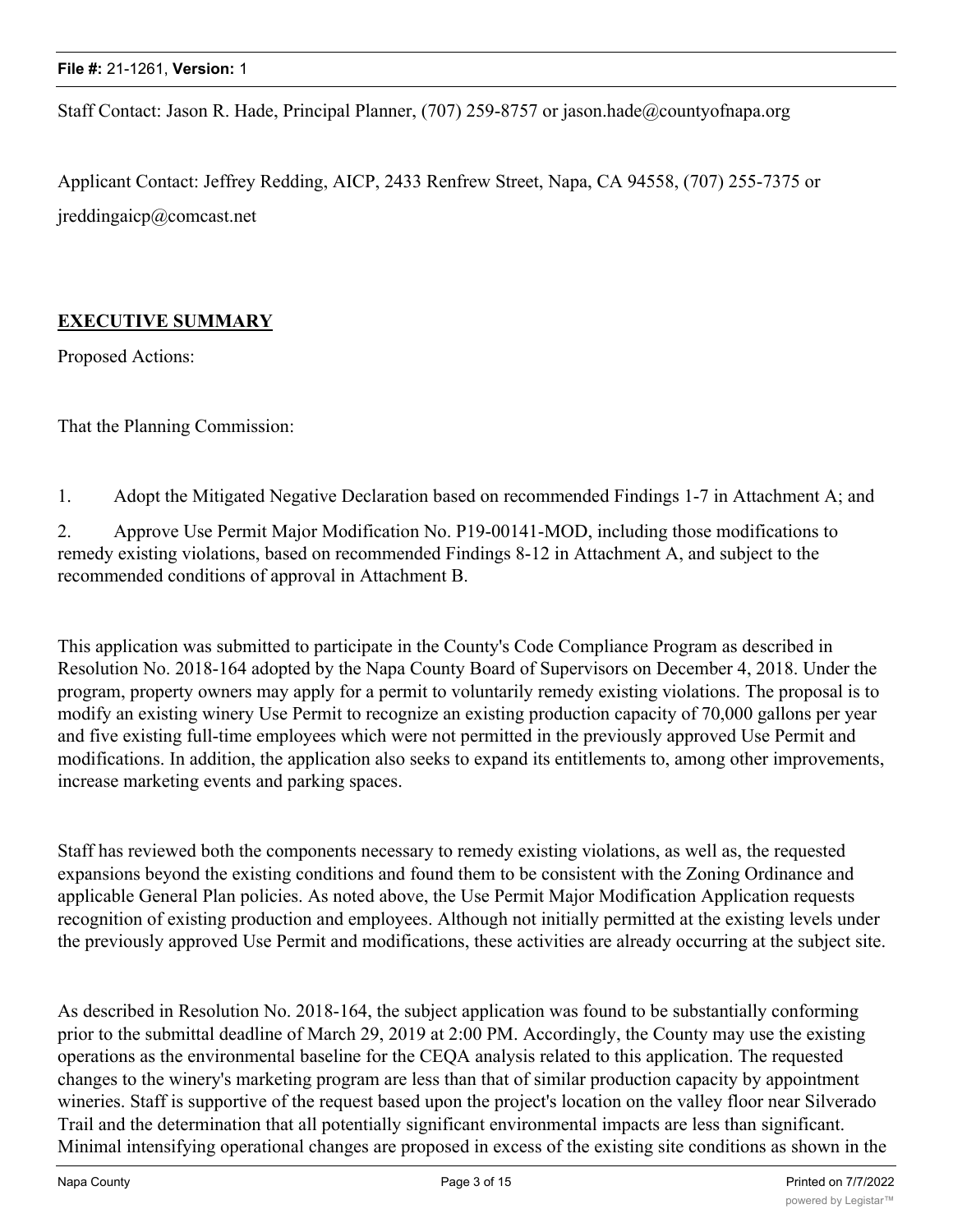"summary of changes" in Attachment J.

The winery has already implemented the following GHG reduction methods: installation of solar panels which generate on-site renewable energy; installation of energy conserving lighting; installation of water efficient fixtures; use of water efficient landscaping; recycling of 75 percent of all waste; implementation of a sustainable purchasing and shipping program; site design oriented to optimize conditions for natural heating, cooling, and day lighting of interior spaces, and to maximize winter sun exposure; and minimizing the amount of grading and tree removal.

Based on the reasons stated above, staff recommends approval of the project (the components necessary to remedy existing violations and the requested expansions beyond the existing entitlements), subject to the recommended conditions of approval.

# **ENVIRONMENTAL IMPACT**

ENVIRONMENTAL DETERMINATION: Consideration and possible adoption of a Mitigated Negative Declaration. According to the proposed Mitigated Negative Declaration, the proposed project would not have any potentially significant environmental impacts after implementation of a mitigation measures. A mitigation measure is proposed for the following area: Tribal Cultural Resources. This project is not on any lists of hazardous waste sites enumerated under Government Code Section 65962.5.

# **BACKGROUND AND DISCUSSION**

Owner: Kirk Venge, 4708 Silverado Trail, Calistoga, CA 94515, (707) 942-9100 or kirk@vengevineyards.com

Representative: Jeffrey Redding, AICP, 2433 Renfrew Street, Napa, CA 94558, (707) 255-7375 or jreddingaicp@comcast.net

Zoning: Agricultural Preserve (AP) - District

GP Designation: Agricultural Resource (AR) designation

Filed: March 28, 2019; Resubmittal Received: September 25, 2019; June 8, 2020; July 22, 2020; March 2, 2021; July 16, 2021; and August 18, 2021; Deemed Complete: October 26, 2021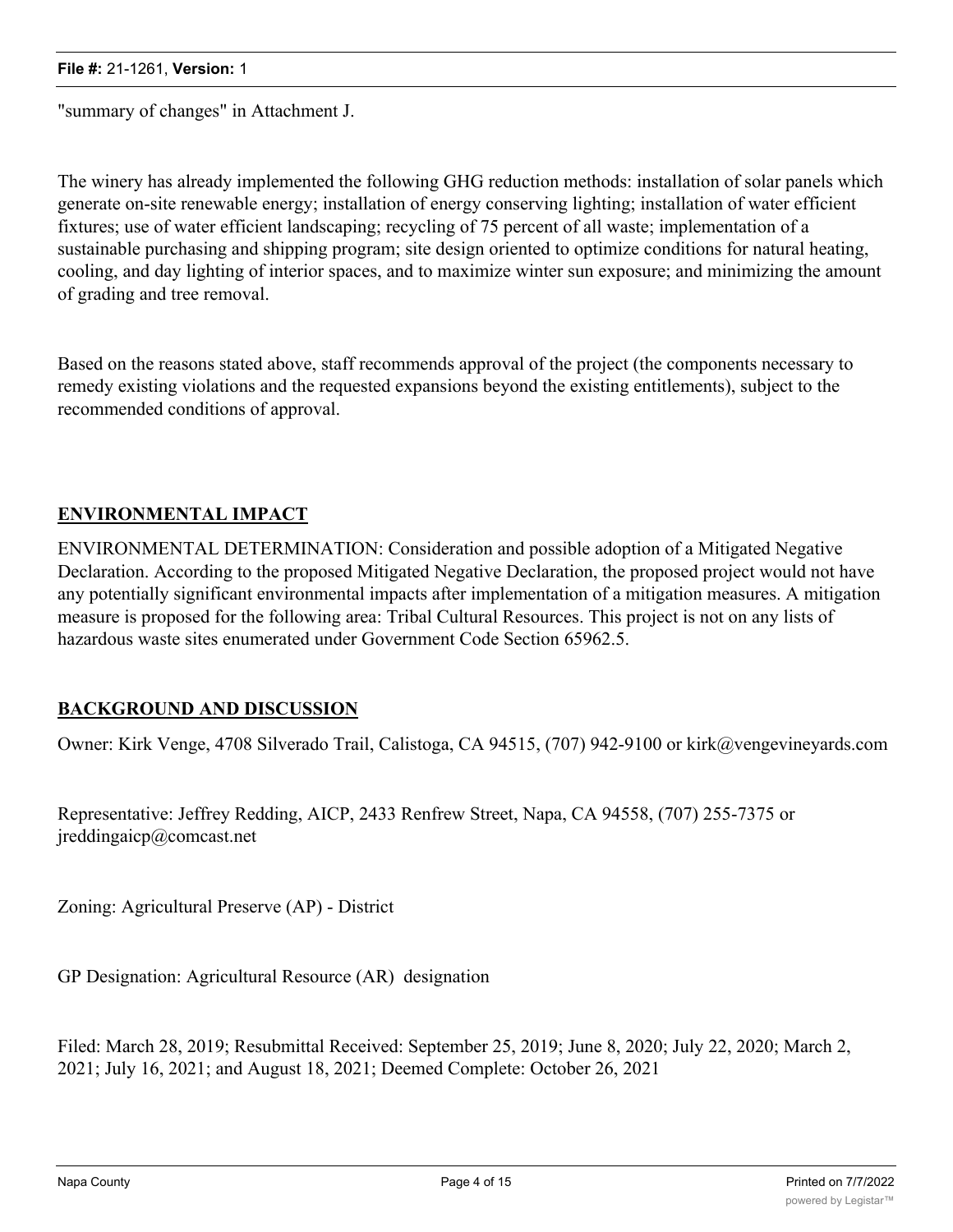Parcel Size: 12.37 acres

Existing Development: The site is currently developed with three winery buildings, a waste disposal system, six parking spaces, a well, and approximately 11.5 acres of vineyards.

Proposed and Existing Winery Characteristics

Winery Development Area - Approved: 16,000 square foot winery development area with uses identified above.

Winery Development Area - Proposed: No change.

Production Capacity Approved: 20,000 gallons per year. Actual maximum annual production was 71,220 gallons in 2018.

Production Capacity Existing: 70,000 gallons per year.

Production Capacity Proposed: No change.

Winery Coverage Approved: 41,818 square feet or approximately 8%.

Winery Coverage Proposed: 60,000 square feet or approximately 11.48%. (Maximum 25% or approximately 15 acres permitted, whichever is less).

Accessory/Production Ratio Approved: 2,129 square feet accessory/16,647 square feet production approximately 13%.

Accessory/Production Ratio Proposed: No change.

Number of Employees Approved: Two full-time and two part-time employees.

Number of Employees Existing: Five full-time employees.

Number of Employees Proposed: No change.

Visitation - Approved: 20 visitors per day by appointment and 140 visitors maximum per week.

Visitation - Proposed: 19 visitors per day by appointment and 133 visitors maximum per week.

Marketing Program - Approved: Three events per year (10 guests per event) and five events per year (30 guests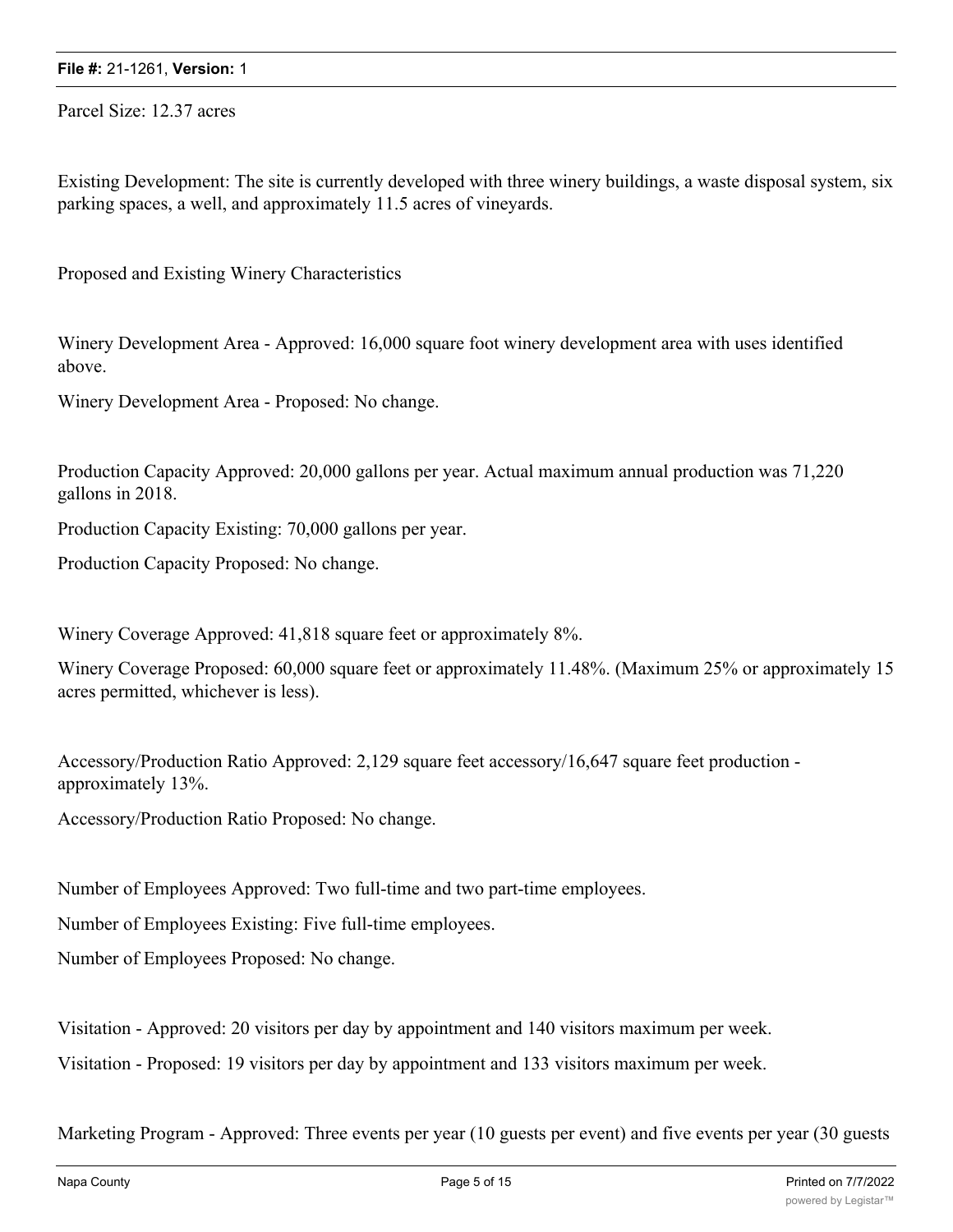per event).

Marketing Program - Proposed: 24 events per year (10 guests) and 12 events per year (30 guests).

Days and Hours of Operation - Approved: 9:00 AM to 5:00 PM daily (production and visitation hours). Days and Hours of Operation - Proposed: No change.

Parking - Approved: 6 parking spaces.

Parking - Proposed: 10 parking spaces and provision of a minimum of two bicycle parking spaces.

Setbacks:

Required Road setbacks - 600 feet from the centerline of Silverado Trail. Required Property line setbacks - 20 feet side and rear yard setbacks (for structures).

Existing Setbacks - The existing winery production building is located approximately 1,425 feet from the centerline of Silverado Trail, 40 feet from the rear property line, 98 feet from the eastern side property line and 335 feet from the southern side property line.

Proposed Setbacks - No change.

Adjacent General Plan Designation/ Zoning / Land Use:

North: Agricultural Resource (AR) General Plan land use designation/Agricultural Watershed (AW) zoning district/agricultural use (vineyards) and rural residential

South: AR/ Agricultural Preserve (AP)/winery, vineyards and rural residential

East: AR/AW/rural residential

West: AR/AP/vineyards and rural residential

Nearby Wineries: (located within 1 mile of the project)

Please refer to Attachment J.

Parcel History: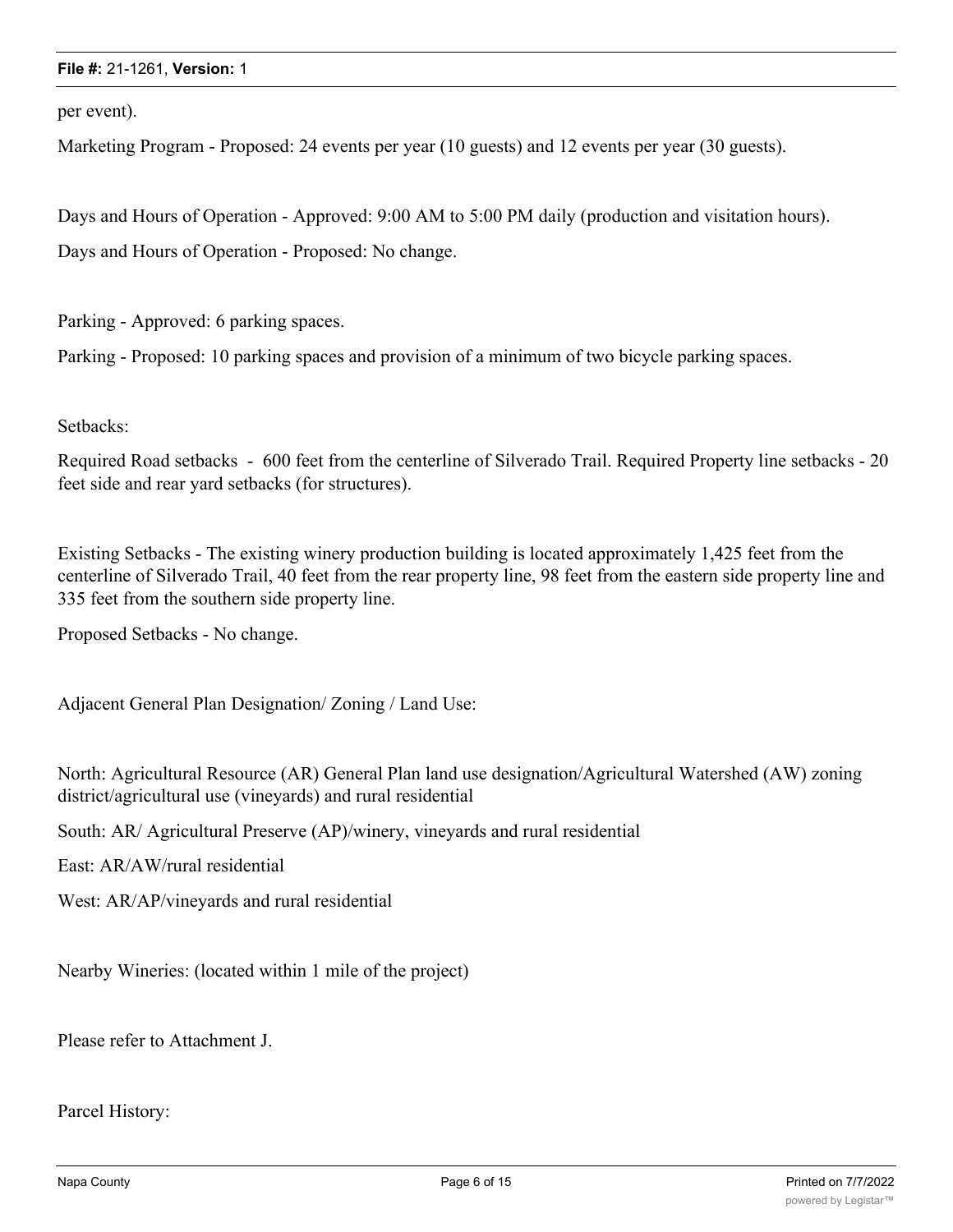Venge Vineyards was approved by the Planning Commission on December 2, 2009 (Use Permit P08-00647- UP) with a maximum annual production capacity of 20,000 gallons, conversion of an existing 2,800 square foot residence to an administrative office/hospitality building, construction of a 3,600 square foot barn-style production and fermentation building, construction of up to 9,000 square feet of barrel storage either within a cave or, in lieu of the cave, by expanding the production building to accommodate the needed barrel storage for a winery totaling a maximum of 15,400 square feet, construction of a 3,324 square foot uncovered outdoor work area, six parking spaces, 12,000 gallon water tank, and improvement of portions of the existing private road to the winery. An exception to the Napa County Road and Street Standards (RSS) was granted to permit a 780 linear foot portion of the access road to include 10-foot wide surfaced roadway plus two-feet of drivable shoulders. The Use Permit authorized two full-time and two-part time employees, tours and tastings by appointment only with 20 visitors per day and a maximum of 140 visitors per week, and a marketing program with three events per year with 10 persons per event, five events per year with 30 persons per event, and participation in the Napa Valley Wine Auction event as a temporary event. On April 26, 2013, the PBES Director approved Use Permit Modification P13-00047-MOD to permit the construction of a 3,348 square foot structure for barrel and winery equipment storage.

Code Compliance History:

This application was submitted to participate in the County's Code Compliance Program as described in Resolution No. 2018-164. Pursuant to that Resolution, a site inspection was conducted by Code Compliance, Planning, Engineering and Fire staff on April 18, 2019, to identify any potential health and safety issues, as well as to review the existing use and proposed changes. As a follow-up to the site inspection, a notice regarding apparent code violations was issued to the property owner by the Code Enforcement Division on June 27, 2019. Apparent code violations included various Fire Code violations regarding the tasting room signage, fire sprinkler test records and fire hydrant repainting. Code Enforcement Case CE19-00154 was opened for the alleged violations outside the scope of the Use Permit, but would be resolved by approval of this Use Permit Major Modification request. All items noted in the apparent code violation notice of June 27, 2019, have been addressed as confirmed via a follow-up email received from Code Compliance staff on November 25, 2019.

### Discussion Points:

Setting - The 12.37-acre parcel is relatively flat. Access to the property is from Silverado Trail via a paved driveway. On-site soil type is Pleasanton loam, 0 to 2 percent slopes. The site lies outside of the boundaries of the 100 and 500-year flood hazard boundaries. The majority of the project site is outside of a designated Fire Hazard Severity area with the exception of the northwest corner, which is designated moderate, and the northeast corner, which is designated high. Land uses in the area are dominated by large lot residential properties, wineries, including Fisher Winery and Phifer Pavitt Family Vineyards, and vineyards. The nearest residence to the project site is approximately 350 feet to the northwest of the existing hospitality building.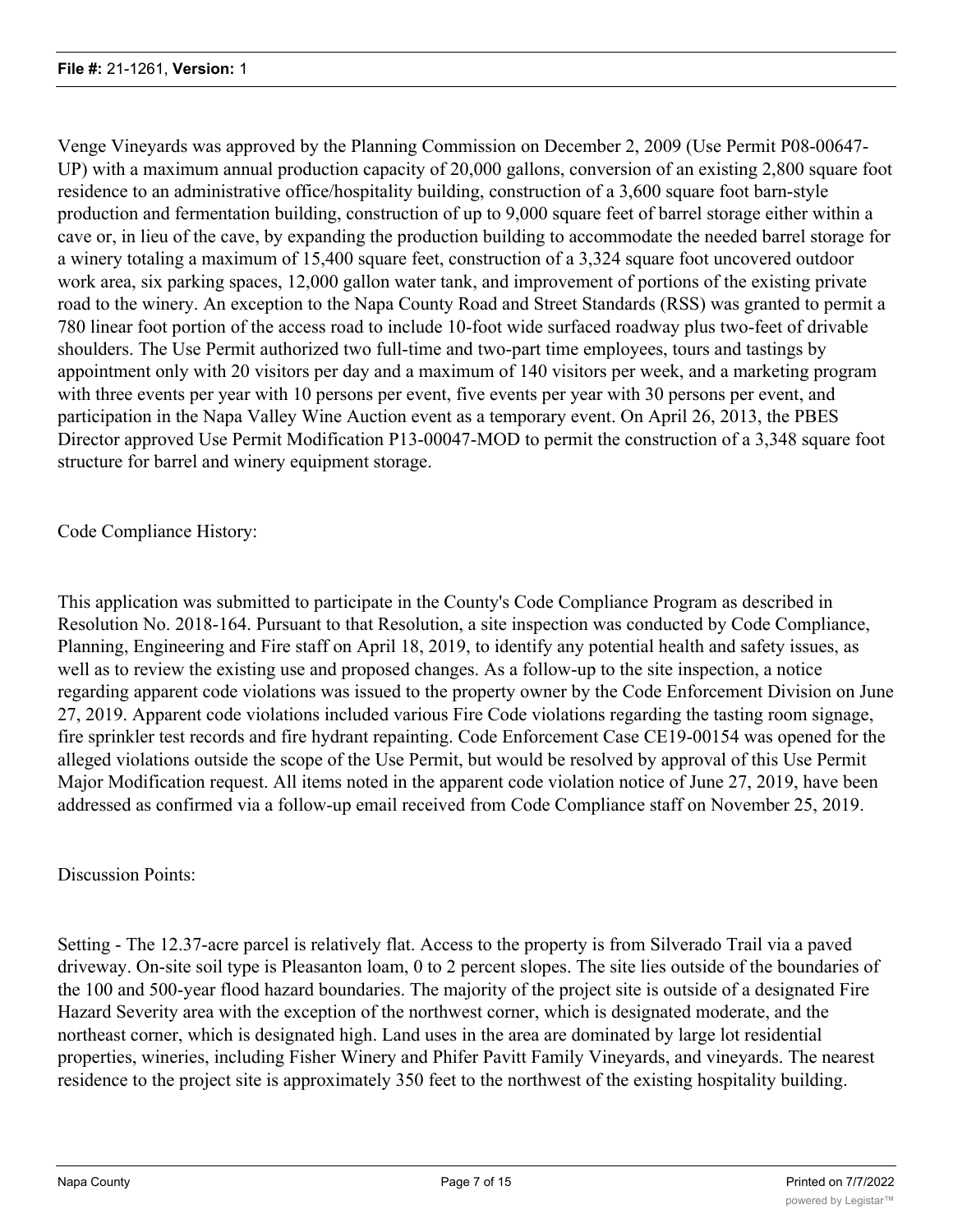Winery Proposal - The request is to modify an existing winery Use Permit to recognize unpermitted production, and employees. In addition to the changes requested to remedy existing violations, the applicant requests several expansions beyond the existing entitlements and conditions, including increased marketing events and physical improvements such as improving the existing driveway to County standards.

Visitation/Marketing Program - Components Necessary to Remedy Existing Violations: None proposed. Expansion Beyond Existing Entitlements and Conditions: Minimal intensifying operational changes are proposed in excess of the existing site conditions as shown in the "summary of changes" in Attachment J. The proposed visitation decrease would result in a net decrease of 364 visitors per year versus the existing condition while the marketing program change would result in a net increase of 420 guests per year. As stated in the Executive Summary, the requested changes to the winery's marketing program are less than that of similar production capacity by appointment wineries. Staff is supportive of the request based upon the project's location on the valley floor near Silverado Trail and the determination that all potentially significant environmental impacts are less than significant. Additionally, a project specific condition would ensure that daily tastings would not occur during events of greater than 10 guests.

Traffic and Parking - GHD prepared a Focused Traffic and VMT Analysis for the Proposed Venge Vineyards Use Modification Project in April 2021. According to the study, the proposed project is expected to generate 42 total daily trips during the weekdays and 41 total daily trips on the weekend. During the weekday (Friday), the project would be generating 15 PM peak hour (4:00 PM to 5:00 PM) trips with the weekend (Saturday) midday peak hour (1:00 PM to 2:00 PM) generating 20 peak hour trips. Accounting for permitted winery uses, the net increase in daily and peak hour trips would be even less. Specifically, there would be an actual net increase of 15 daily trips during both the weekday and weekend periods. During the weekday (Friday) PM peak hour, the project would generate 5 net new trips. There would be a net increase of 8 project trips during the weekend (Saturday) midday peak hour. The largest requested marketing event would have up to 30 attendees per event and up to ten times a year. These events would be scheduled to not start or end during the weekday PM hour (4:00 PM to 5:00 PM) or weekend midday peak hour (1:00 PM to 2:00 PM) on weekend days. With year 2030 cumulative (no project) traffic volumes, the Dunaweal Lane/Silverado Trail intersection would operate at LOS F during the weekend midday peak hour. The remaining two study intersections would operate at acceptable LOS levels. Directional roadway segment operations along Silverado Trail, Dunaweal Lane, and Picket Road would operate at acceptable levels (LOS D or better) with year 2030 cumulative (no project) volumes. The Dunaweal Lane/Silverado Trail intersection would continue to meet the peak hour signal warrant under year 2030 cumulative (no project) conditions. Similar to year 2030 cumulative (no project) conditions, the Dunaweal Lane/Silverado Trail intersection would continue to operate at LOS F during the weekend midday peak hour with proposed project traffic. The remaining two study intersections along Silverado Trail at Pickett Road and Venge Vineyards would operate at acceptable LOS levels. Directional roadway segment operations along Silverado Trail, Dunaweal Lane, and Picket Road would operate at acceptable levels (LOS D or better) with year 2030 cumulative plus. The Dunaweal Lane/Silverado Trail intersection would continue to meet the peak hour signal warrant under year 2030 cumulative (no project) conditions. Based on updated County significance criteria for unsignalized intersections; the off-site intersection of Dunaweal Lane/Silverado Trail has been evaluated for proposed project impacts since its LOS operates at an unacceptable level (LOS F) without proposed project trips during the weekend midday peak hour. County criteria indicate that a significant impact could be found if the proposed project contributes 5 percent or more of the total traffic growth the intersection. The guidelines go on to state, "the peak hour signal warrant criteria should also be evaluated and presented for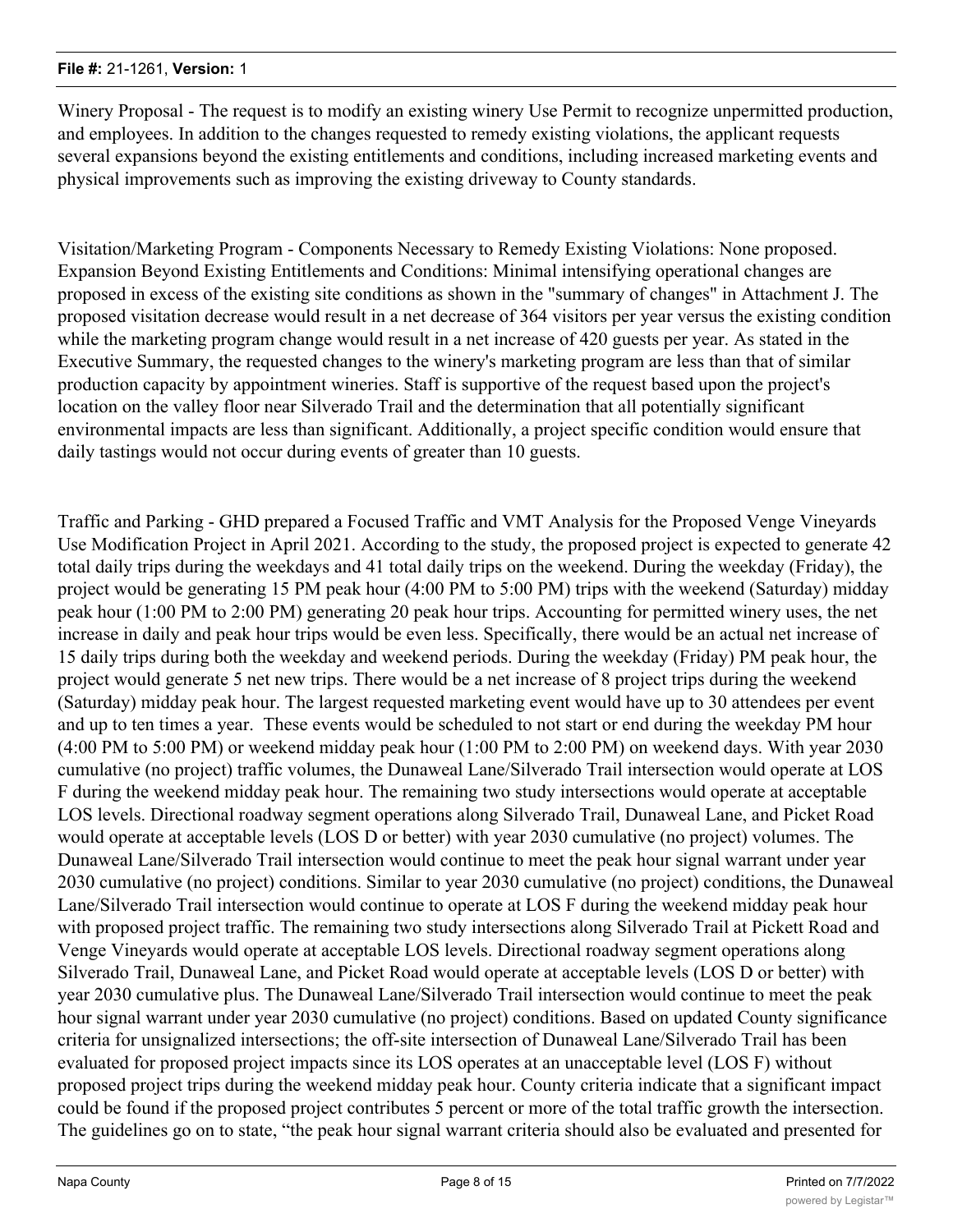informational purposes." During the weekend midday peak hour, the proposed project would add five trips to the Dunaweal Lane/Silverado Trail. Based on the net growth in cumulative traffic volumes at the intersection of 258 vehicles during the weekend midday peak hour the proposed project contribution would be less than 5 percent and less-than-significant. Public Works Department staff reviewed the study and concluded that the study adequately demonstrates that the proposed use in the proposed location would not result in any significant impacts, either project-specific or cumulative, on traffic circulation in the vicinity. Therefore, the project would result in a nominal increase in trips on the study area transportation network.

The project would not conflict or be inconsistent with CEQA Guidelines section 15064.3, subdivision (b). The proposed project is estimated to generate 15 net new daily trips on, which is well below the 110 trip threshold in the Office of Planning and Research guidelines. The traffic study provided strategies such as carpool incentives, active transportation incentives, on-site lunches, and a guaranteed ride home to be considered for implementation via a Transportation Demand Management (TDM) Plan. A condition of approval would require implementation of a TDM with strategies such as these for the life of the project. Impacts would be less than significant.

As proposed, the project would not conflict with any adopted policies, plans or programs supporting alternative transportation. According to the traffic impact study, "pedestrian and bicycle circulation occur primarily in the areas adjacent to the winery production building (WPB) and hospitality building (HB) in the northeast portion of the project site. The one-way internal loop road around the WPB is wide enough (14-20') to allow pedestrian and bicycle traffic to access the Winery facilities. In addition, pedestrians can walk along the both

sides on the WPB (adjacent to parking spaces) removed from any circulating vehicles. Pedestrians would access the HB on the north side of the project site where a pedestrian walkway links the building with the parking areas. Bicyclists would access the project site via the primary driveway (planned for widening) from Silverado Trail then extend north to the WPB and/or HB via the one-way loop road. The Napa Countywide Bicycle Plan has been completed and adopted by the Napa Valley Transportation Authority (NVTA) and the County. In the project site vicinity, Silverado Trail is designated at a Class II bike route (on-street bike lanes). A review of the Napa Countywide Pedestrian Plan indicates that no specific pedestrian improvements are identified for Silverado Trail in the area" (GHD, 2021). A minimum of two on-site bicycle parking spaces would be provided as part of the project.

Vehicle parking for daily operations is provided by a combination of visitor and employee parking spaces accessible via the primary Venge Vineyards driveway from Silverado Trail. As noted, visitors access parking areas along the east side of the WPB, immediately adjacent the HB, and adjacent to the winery storage building. As shown on the project site plan, there would be 17 striped parking spaces made up of 14 standard spaces and three ADA spaces. There would be one ADA parking space located in each of the three parking areas. A parking area is also proposed between the winery storage building and HB. This parking area is intended to

accommodate 10 additional parking spaces. Typically, there are more employees on-site during the weekdays with fewer visitors and vice-verse on the weekends. Shared parking serves to provide adequate parking supply while reducing the project's on-site parking footprint.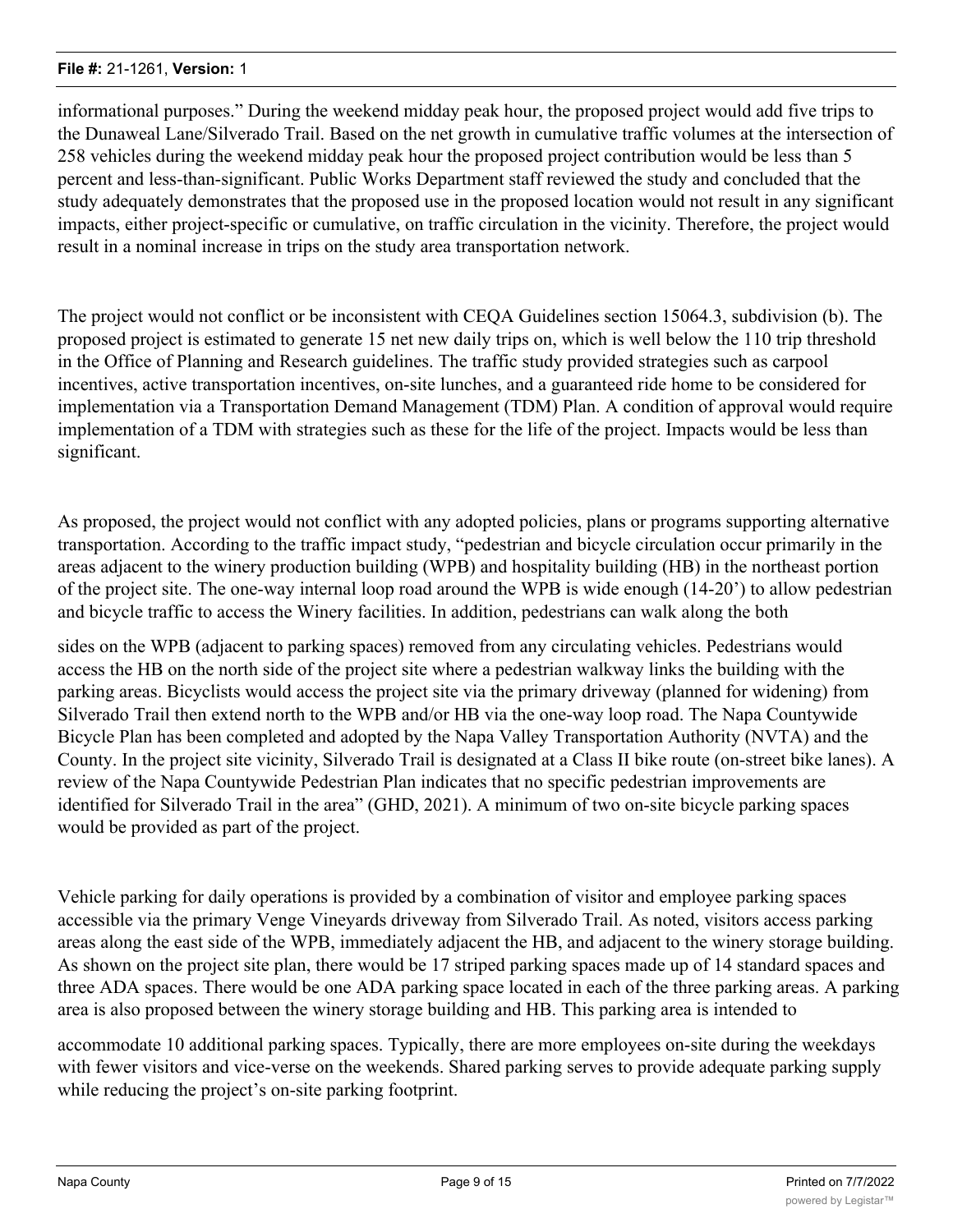Left-Turn Lane - Based on the existing volumes on Silverado Trail and expected daily volumes at the project driveway under the expansion beyond existing entitlements scenario described above, a left turn lane is required at the proposed project driveway per the County's standard left turn lane warrant. Therefore, a left turn lane would be installed at the intersection of the property driveway and Silverado Trail as a recommended condition of approval from the Public Works Department.

Groundwater Availability - The project is categorized as "all other areas" based upon current County Water Availability Analysis policies and therefore water use criteria is parcel specific based upon a Tier 2 analysis. A Tier 2 analysis was completed by O'Connor Environmental, Inc. on September 18, 2020 which included a parcel specific recharge evaluation. According to the recharge evaluation, groundwater recharge for the project parcel is estimated to be 8.6 AF/YR (O'Connor Environmental, Inc., 2020). Currently, there are five wells located on the project parcel. Well #1 would continue to serve as the project well for winery related water demands while wells #2 - 5 would continue to serve water demands for irrigation purposes including the on-site vineyard. Well completion details regarding the wells located on the project parcel as well as nearby parcels are included within Table 1 of the Water Availability Analysis completed for the proposed project. According to the Water Availability Analysis for Venge Vineyards 4708 Silverado Trail, Calistoga, CA 94515 APN: 020-350-043 prepared by O'Connor Environmental, Inc. on September 18, 2020, the anticipated total overall water demand for the project site would be 7.76 AF/YR representing a 0.04 AF/YR increase of the existing water demand of 7.72 AF/YR, and within the estimated groundwater recharge of 8.6 AF/YR provided by O' Connor Environmental, Inc.. The amount of water required for wine production needs would remain the same as the project seeks recognition for the annual production of 70,000 gallons of wine as an existing condition.

The proposed project would result in a modest increase on the demand of ground water supplies, but would remain below the parcel's water allotment and estimated recharge, and therefore would not interfere with groundwater recharge or lowering of the local groundwater level. According to the WAA, the closest neighboring offsite well to the project well is located at least 650 feet southeast of the project well. Given the significant distances separating the project wells from neighboring wells, well interference associated with water use for the proposed project is highly unlikely (O'Connor Environmental, Inc., 2020). According to Napa County environmental resource mapping (Water Deficient Areas/Storage Areas), the project site is not located within a water deficient area and the County is not aware of, nor has it received any substantiated reports of groundwater deficiencies in the area.

Under contract with Napa County, Luhdorff and Scalmanini, Consulting Engineers (LSCE) conducted a peer review of the Venge Vineyards Draft Water Availability Analysis (WAA), dated June 8, 2020 and found that the WAA adequately addresses Tier 1 criteria and the proposed project will have a water use less than estimated normal year recharge occurring on both the subject parcel and the surrounding watershed. They further concluded that the WAA presents information on Tier 2 requirements for well interference and notes that no non -project wells exist within 500 feet of the project well, which is the distance criteria established in the County's WAA Guidelines for triggering a Tier 2 analysis. Based on this information and the absence of substantial evidence of a potentially significant impact from the proposed use of the Project Well, the WAA adequately addresses the Tier 2 criteria. Minor technical changes and clarifications were completed as a result of the peer review and are included in the final WAA dated September 18, 2020. In particular, with respect to project water use during dry years, the final WAA reiterated that the water use data for all project wells and irrigation water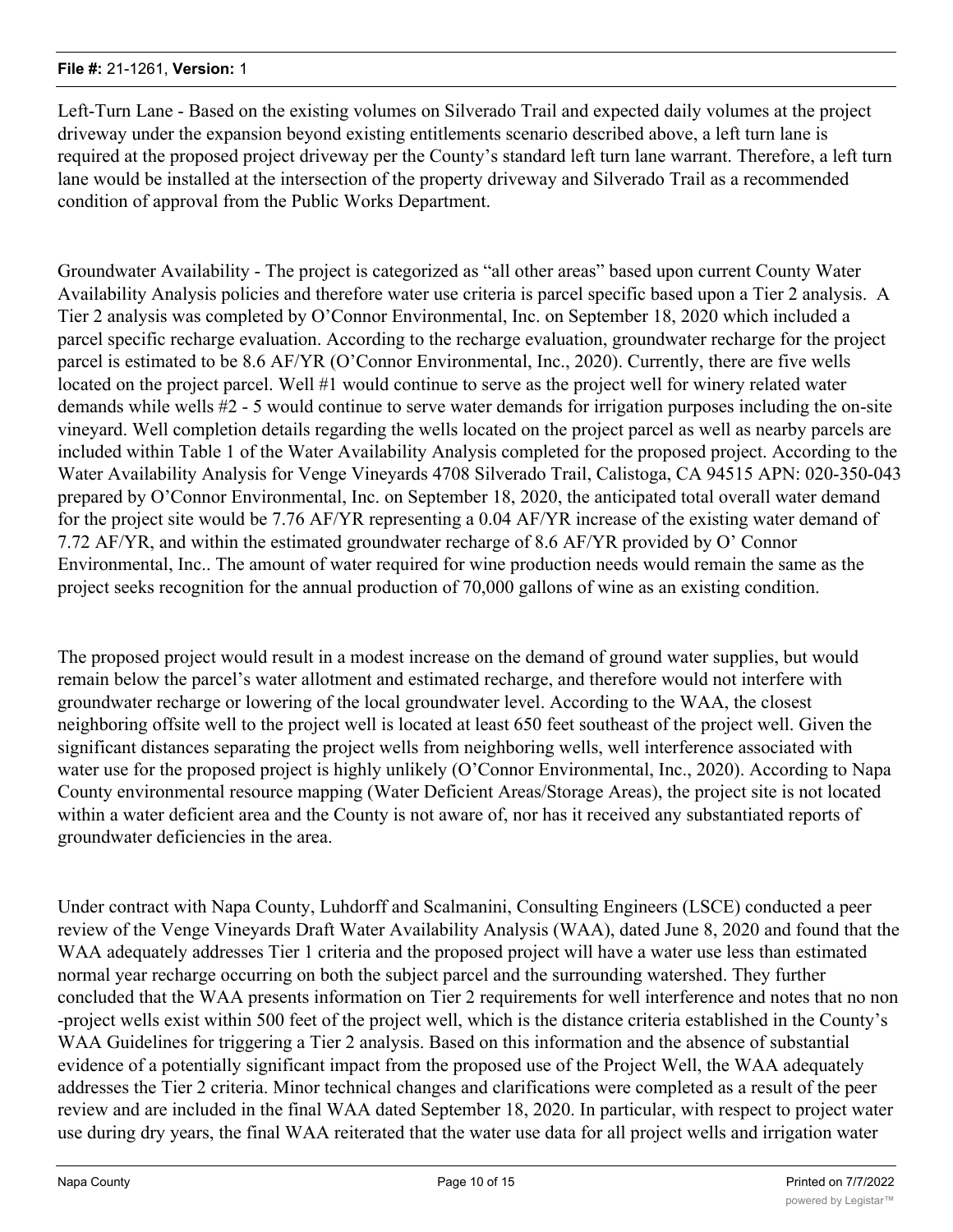use was discussed in the context of a dry water year in the Existing Use subsection of the Water Demand portion of the report on pages 8 and 9. It was determined that farming practices at Venge Vineyards result in a water use of approximately 0.09 acre-ft/acre, substantially less than the 0.5 acre-ft/acre previously estimated, and therefore the 0.5 acre-ft/acre use rate is now considered to be a conservative "worst-case" demand representing a dry year in which the vineyard requires regular irrigation. It was assumed that winery water use would not change during dry year or drought conditions.

Wastewater - According to the Onsite Wastewater Disposal Feasibility Study for the Venge Winery Use Permit Modification Application 4708 Silverado Trail, Calistoga, California APN 020-350-043 prepared by Applied Civil Engineering, Incorporated on June 2, 2020, the project site and proposed system upgrade, consisting of the addition of 800 linear feet of new leach line, would create adequate disposal capacity to serve the project. The Division of Environmental Health reviewed this report and concurred with its findings.

Greenhouse Gas Emissions - The County requires project applicants to consider methods to reduce Greenhouse Gas (GHG) emissions consistent with Napa County General Plan Policy CON-65(e), which requires GHG review of discretionary projects. The applicant has completed the Department's Best Management Practices Checklist for Development Projects, which is attached to this report as Attachment E. As discussed above, the winery has already implemented the following GHG reduction methods: installation of solar panels which generate on-site renewable energy; installation of energy conserving lighting; installation of water efficient fixtures; use of water efficient landscaping; recycling of 75 percent of all waste; implementation of a sustainable purchasing and shipping program; site design oriented to optimize conditions for natural heating, cooling, and day lighting of interior spaces, and to maximize winter sun exposure; and minimizing the amount of grading and tree removal.

Tribal Cultural Resources - On October 12, 2020, County staff sent invitations to consult on the proposed project to Native American tribes who had a cultural interest in the area and who as of that date had requested to be invited to consult on projects, in accordance with the requirements of Public Resources Code section 21080.3.1. The Middletown Rancheria requested consultation and met with the County at the project site on November 18, 2020 to discuss their concerns. A mitigation measure was developed in consultation with the tribe and is included in Attachment B as COA 6.12.a. The mitigation measure requires the execution of a Standard Monitoring Agreement with Middletown Rancheria and presence of an archaeological monitor and tribal representative on-site during initial rough grading of improvements (driveway widening). No other responses were received within 30-days of the tribe's receipt of the invitations.

Grape Sourcing - The project site includes approximately 11.5 acres of vineyards. Grape sourcing information provided by the applicant as part of the County's Code Compliance Program indicates that the winery utilized 55 percent Napa fruit in 2017, 66 percent Napa fruit in 2018 and 68 percent Napa fruit in 2019. The recommended conditions of approval include a requirement for compliance with the 75 percent grape sourcing rule (COA 4.6 - Attachment B).

Public Comments - At the time of staff report preparation, public comments had been received expressing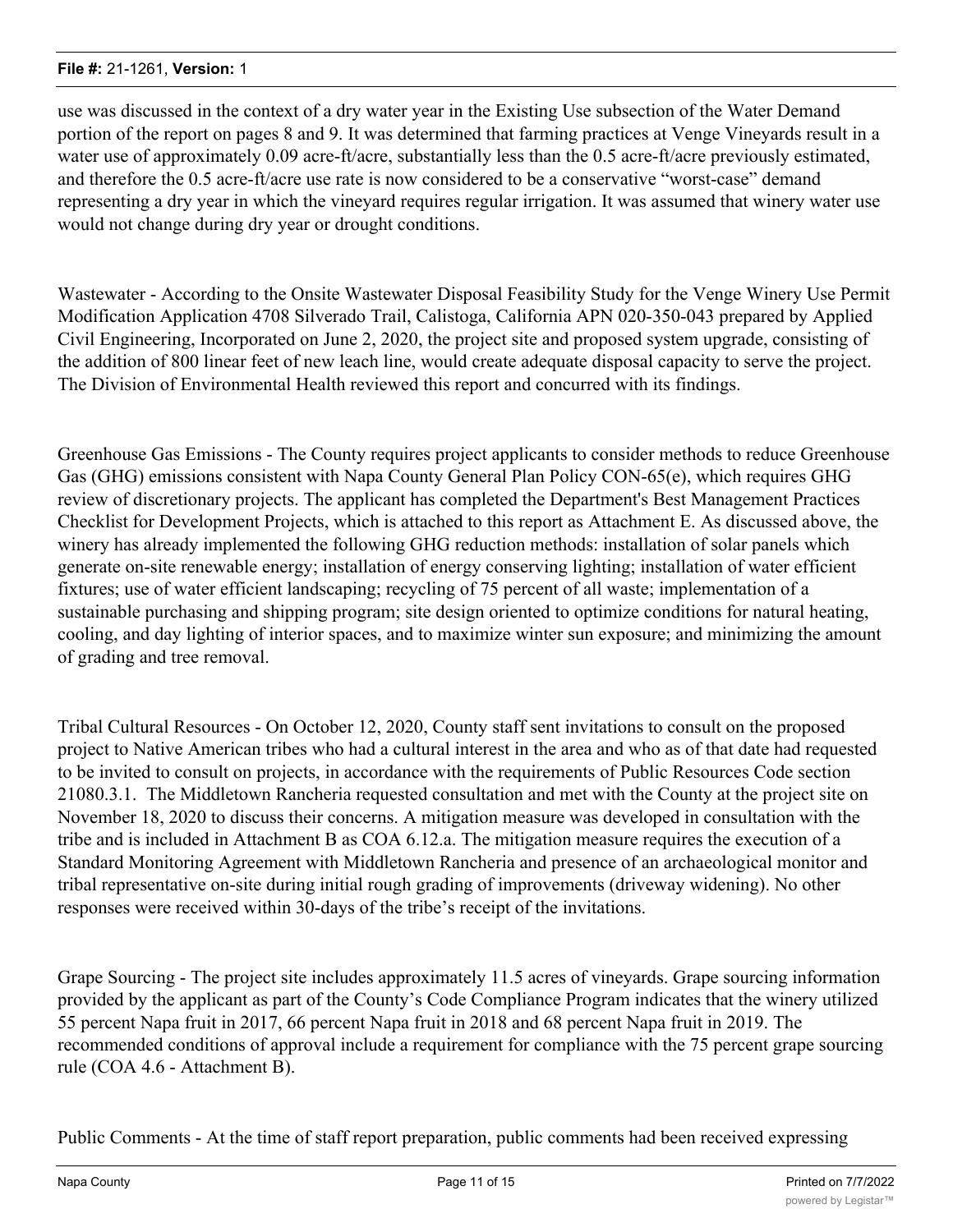concerns regarding water availability, number of employees on-site, traffic, a requested exception to the Road Street Standards which is no longer proposed, and the project's lack of progress in moving forward as part of the County's Code Compliance Program. Public comments received to date are included within Attachment K.

Decision Making Options Regarding Remedying Existing Violations:

As noted in the Executive Summary Section above, staff is recommending approval of the components of the project necessary to remedy existing violations with conditions of approval as described in Option 1 below. Decision-making options also include a no project alternative and a reduced project alternative.

Option 1 - Approve Applicant's Proposal

Disposition - This option would result in approval of the existing employees and production levels at the winery. Staff recommends this option as the request is consistent with the Zoning Ordinance and applicable General Plan policies. Further, staff recommends recognition of the existing operational conditions based upon the site's non-remote location, sufficient access, proximity to Silverado Trail and, availability of adequate water supplies.

Action Required - Follow the proposed action listed in Executive Summary. If conditions of approval are to be amended, specify conditions to be amended at time motion is made. This option has been analyzed for its environmental impacts, which were found to be less than significant.

Option 2 - Reduced Employee and/or Production Alternative

Disposition - This option would require that the applicant reduce their number of maximum existing employees and/or production. Staff recommends no changes to the existing employee and production levels. However, as noted above, the winery failed to comply with the County's 75 percent grape sourcing rule in 2017, 2018, and 2019. If the Commission is concerned about the winery's ability to comply with the 75 percent grape sourcing rule at its existing production level of 70,000 gallons per year, a lower maximum annual production amount could be considered for recognition. All potential environmental impacts were found to be less than significant.

Action Required - Follow proposed actions listed in the Executive Summary and amend scope and project specific conditions of approval to reduce the number of existing employees and/or production level and required conditions of approval. The item may need to be continued to a future date if significant revisions to the recommended conditions of approval are desired.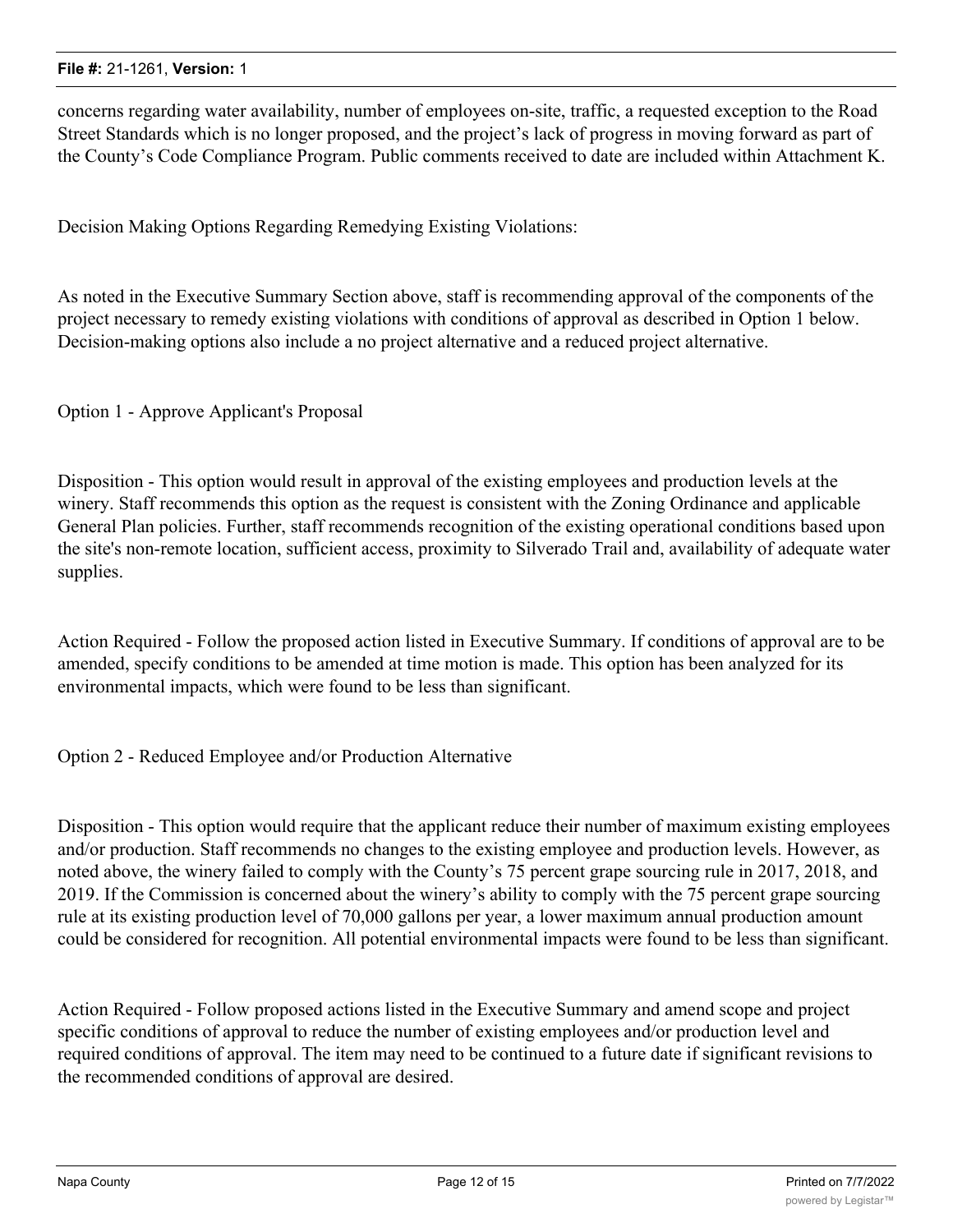Option 3 - Deny Applicant's Proposal

Disposition - In the event the Commission determines that the project does not, or cannot meet the required findings for the granting of a Use Permit modification, Commissioners should identify what aspect or aspects of the project are in conflict with the required findings. State Law requires the Commission to adopt findings, based on the General Plan and County Code, setting forth why the proposed Use Permit modification is not being approved.

Action Required - Commission would take tentative motion to deny the project and remand the matter to staff for preparation of required findings to return to the Commission on a specific date.

Option 4 - Continuance Option

The Commission may continue an item to a future hearing date at its own discretion.

Decision Making Options Regarding Expansions Beyond Existing Entitlements:

Staff recommends approval of the applicant's proposal as described in Option 1 below.

Option 1 - Approve Applicant's Proposal

Disposition - This option would result in approval of the expansions beyond the existing entitlements which are requested including a slight decrease in visitors, a minor increase in the number of annual marketing event guests, additional parking spaces, and installation of a dedicated right-turn lane at the intersection of the project's driveway and Silverado Trail.

Staff recommends this option as many of the changes requested such as the modified marketing program are operational modifications to support the future growth of the winery and would not result in significant physical changes at the subject site. The additional marketing program changes do not represent a significant change beyond the existing conditions.

Action Required - Follow the proposed action listed in Executive Summary. If conditions of approval are to be amended, specify conditions to be amended at time motion is made. This option has been analyzed for its environmental impacts, which were found to be less than significant.